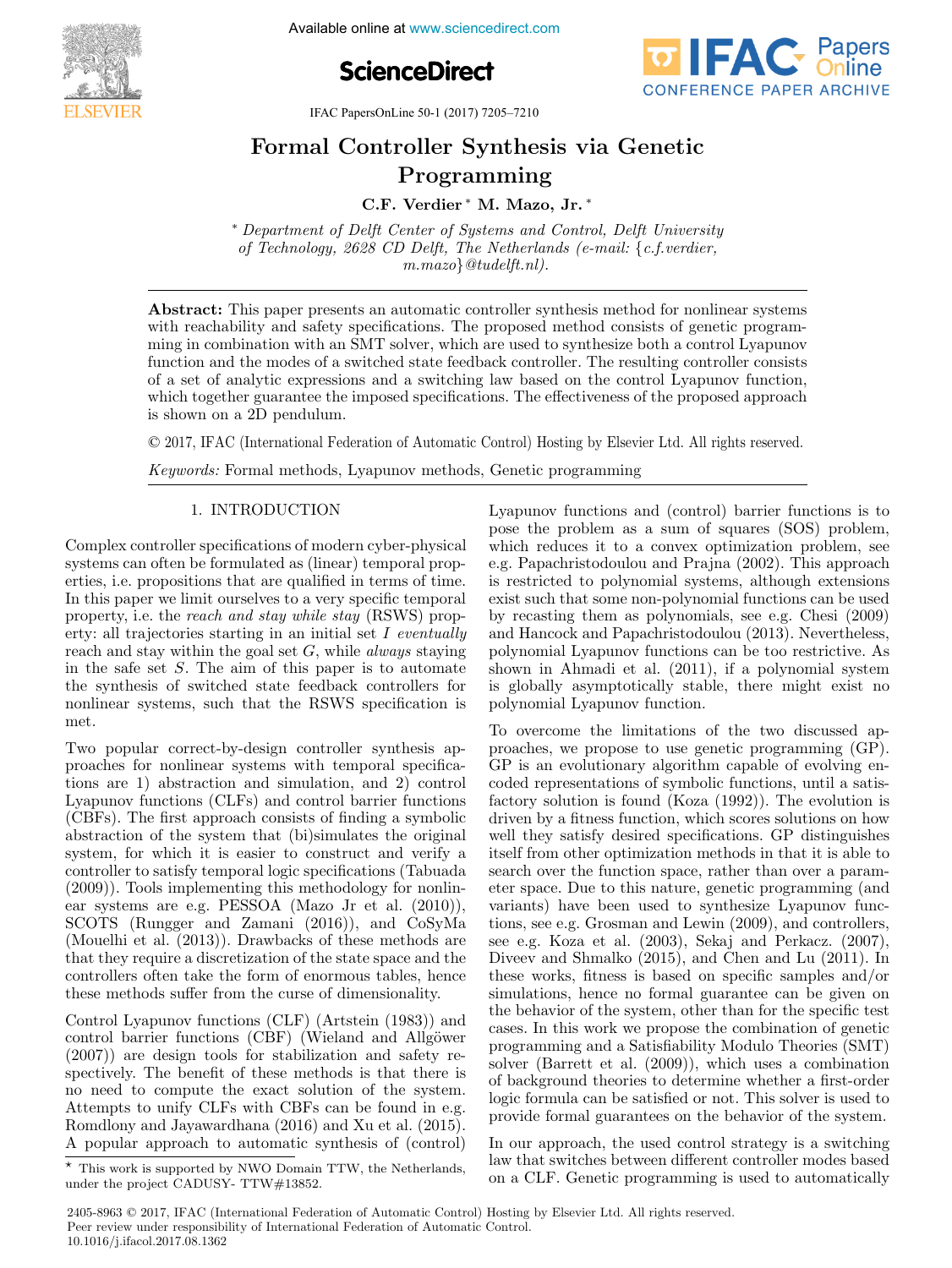generate both candidate CLFs and the controller modes. Subsequently, the candidate solutions are verified using the SMT solver. In this paper, the SMT solver dReal is used, which is capable of providing formal guarantees on the satisfiability of nonlinear inequalities over the real numbers (Gao et al. (2013)). By using GP, we allow ourselves to search for solutions that include non-polynomial functions. Furthermore, as opposed to abstraction methods, the synthesized controllers are expressed as analytic expressions, that are in general more compact than a binary decision diagram (BDD) or a lookup table. Finally, the proposed method provides formal guarantees on stability and safety, as opposed to previous attempts using GP.

A similar approach is found in Ravanbakhsh and Sankaranarayanan (2015). Here, counter-example guided synthesis is used to synthesize a CLF for a switched system with a reach-while-stay specification. The verification is also done using dReal. However, only the controller modes are prefixed and only the CLF is synthesized.

To the best knowledge of the authors, this is the first work combining genetic programming and formal verification for controller synthesis. Furthermore, a special CLF is designed for the RSWS specification and such that the verification is decidable.

# 2. PROBLEM DEFINITION

Notation: Given a set A, let us denote the boundary as  $\partial A$  and the interior as  $int(A)$ . The Euclidean norm is denoted by  $\|\cdot\|$  and the natural logarithm by  $\ln(\cdot)$ . The temporal logic operators always and eventually are denoted by  $\Box$  and  $\Diamond$  respectively. The predicate defining set A is denoted by  $\phi_A$ . A system satisfies  $\Box \phi_A$  if and only if  $\forall t \geq 0, \xi(t) \in A$  and a system satisfies  $\Diamond \phi_A$  if and only if  $\exists t \geq 0, \xi(t) \in A$ .

In this work we consider the class of nonlinear dynamical systems described by

$$
\begin{cases} \dot{\xi}(t) = f(\xi(t), u(t)) \\ \xi(0) \in I \end{cases}
$$
 (1)

where I is a compact set and the variables  $\xi(t) \in \mathbb{R}^n$  and  $u(t) \in \mathbb{R}^m$  denote the state and input respectively.

The controller is designed such that the composition of the system (1) and control input  $u(t)$  for  $t \geq 0$  results in a system that satisfies

- S1) Reach and stay while stay (RSWS): given a compact safe set  $S$ , all trajectories starting from the compact initial set  $I \subset int(S)$  eventually reach and stay in the compact goal set  $G \subset int(S)$ , while staying within the safe set S. This corresponds to the temporal logic formula  $\Box \phi_S \land \Diamond \Box \phi_G$ .
- S2) There occurs no Zeno behavior.

We say a there occurs no Zeno behavior if there are no infinitely many switches in a finite time interval.

This paper addresses the following problem:

Problem 1. Given the compact sets S, I, G and system  $(1)$ , synthesize a control law  $u(t)$  such that specifications S1) and S2) are guaranteed.



Fig. 1. Example of a RSWS CLF.

3. CONTROL STRATEGY

Consider the index set  $Q = \{1, \ldots, M\}$ , controller mode  $q \in Q$  and vector fields  $H = \{h_q(\xi(t)) | q \in Q\}$  from  $\mathbb{R}^n$  to  $\mathbb{R}^m$ . In this work, we consider controllers of the form

$$
u(t) = h_q(\xi(t)).
$$
\n(2)

A switching law based on a CLF determines the next mode  $q(\xi(t^+))$ . The CLF is designed such that in combination with the switching law the desired safety and reachability specifications of S1) are enforced. This specific CLF is referred to as the RSWS CLF.

# 3.1 RSWS control Lyapunov function

Classical (control) Lyapunov functions satisfy a "tight" inequality, i.e.  $(\forall x \in D)V(x) \geq 0$  and  $\exists x \in D$  such that  $V(x) = 0$ , where  $\{0\} \subseteq D$ , see e.g. Khalil (2002). Similarly, the first derivative also satisfies a tight inequality. As stated in Gao et al. (2012), satisfiability of inequalities over the reals for transcendental functions is not decidable, hence they introduced the  $\delta$ -decision problem, which is decidable. However, the δ-decision problem can be problematic for tight inequalities, as will be shown in Section 5. To circumvent the occurrence of tight inequalities, we introduce a perturbation variable  $\delta$  in our definition of the RSWS CLF, yielding a more general CLF-like function, coined the relaxed RSWS CLF. The term relaxed is used to indicate that the bounds are picked to be more conservative compared to the nominal RSWS CLF (i.e.  $\delta = 0$ ).

Let us denote the Lie derivative of  $g(x)$  along the flow of  $f(x, h_q(x))$  as  $L_{f_q} = \frac{\partial g(x)}{\partial x} f(x, h_q(x))$ .

Definition 2. (Relaxed RSWS control Lyapunov function). A function  $V \in C^2(S, \mathbb{R})$  is a relaxed RSWS control Lyapunov function w.r.t. the compact sets  $(S, I, G)$  and system (1), if there exists real numbers  $\alpha, \beta, \gamma, \varepsilon, \zeta > 0$ , and  $\delta \geq 0$ , such that

$$
V(x) \ge k + \zeta \qquad \forall x \in S \backslash G
$$
  
\n
$$
V(x) \ge -\delta \qquad \forall x \in G
$$
  
\n
$$
V(x) > \gamma + k \qquad \forall x \in \partial S
$$
  
\n
$$
V(x) \le \gamma + k \qquad \forall x \in I
$$
  
\n
$$
\exists q \in Q \text{ x.t. } V_q(x) \le -\alpha V(x) + \delta \ \forall x \in S
$$
  
\n
$$
\overline{V}_q(x) \le \varepsilon \qquad \forall q \in Q, \forall x \in S
$$
  
\n(3)

where  $\dot{V}_q(x) = L_{f_q} V, \, \dot{V}_q(x) = L_{f_q} \dot{V}_q(x)$  and δ

$$
k = \beta + \frac{\delta}{\alpha}.\tag{4}
$$

Remark 3. Note that the relaxed control Lyapunov function is not a CLF in the strict sense if  $\delta > 0$ , as it and its time derivative are not necessarily positive definite and negative definite respectively.

To illustrate the first four conditions, an example RSWS CLF is shown in Figure 1. For the sake of brevity, we use CLF to refer to the relaxed RSWS CLF throughout this paper.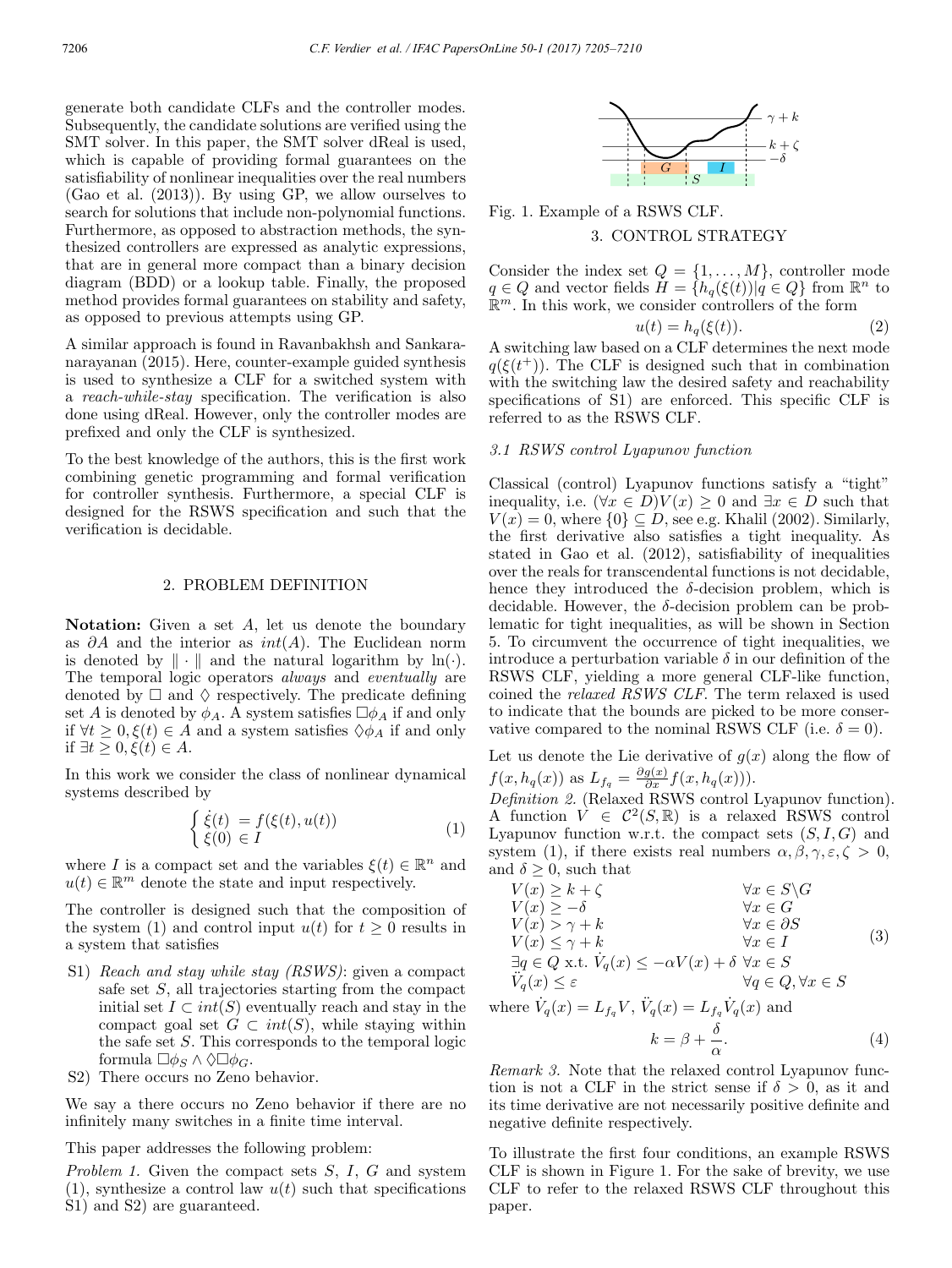#### 3.2 Switching law

Let us consider the switching law:

$$
q(t^+) := \begin{cases} \arg\min_{q \in Q} \dot{V}_q(\xi(t)) & \text{if } \dot{V}_{q(t)}(\xi(t)) \geq \\ -\alpha V(\xi(t)) + \alpha \beta + \delta \\ q(t) & \text{otherwise} \end{cases} (5)
$$

where  $q(t) \in Q$  and  $q(t^+) \in Q$  denote the current and next controller mode respectively. As shown in the next lemma, this switching law in combination with a CLF in (3) results in a minimal dwell time between controller modes, i.e. the controller mode can only switch after a fixed nonzero period of time.

Lemma  $\mu$ . Given the switching law in (5) and a function  $V \in C^2(S,\mathbb{R})$  satisfying (3), then for each  $q(t) \in Q$ ,  $\xi(t) \in S$  and  $0 \le t_i \le t_{i+1}$  s.t.  $V_q(\xi(t_i)) \le -\alpha V(\xi(t_i)) + \delta$ and  $V_q(\xi(t_{i+1})) = -\alpha V(\xi(t_{i+1})) + \alpha \beta + \delta$ , there exists a minimal dwell time  $\tau_d > 0$  such that  $t_{i+1} - t_i \geq \tau_d$ .

Proof. Without loss of generality, let us consider a controller mode  $q^*$ , initial time  $t_i = 0$  and the first time at which a switch would occur  $t_{i+1} = t_i + \tau_d$ , such that

$$
\dot{V}_{q^*}(\xi(0)) \le -\alpha V(\xi(0)) + \delta,\tag{6}
$$

$$
\dot{V}_{q^*}(\xi(\tau_d)) = -\alpha V(\xi(\tau_d)) + \alpha \beta + \delta. \tag{7}
$$

Consider the following equality:

$$
\dot{V}_{q^*}(\xi(\tau_d)) = \dot{V}_{q^*}(\xi(0)) + \int_0^{\tau_d} \ddot{V}_{q^*}(\xi(\tau))d\tau.
$$
 (8)

Substituting (6) and (7) into (8) and using the bound on  $V_{a^*}(x)$  from (3) yields:

$$
-\alpha V(\xi(\tau_d)) + \alpha \beta \le -\alpha V(\xi(0)) + \varepsilon \tau_d. \tag{9}
$$

Furthermore, we have for all  $t \in [0, \tau_d]$  that

$$
\dot{V}_{q^*}(\xi(t)) \le -\alpha V(\xi(t)) + \alpha \beta + \delta \le \Delta, \qquad (10)
$$

with  $\Delta = \alpha \delta + \alpha \beta + \delta$ . It directly follows that

$$
V(\xi(\tau_d)) = V(\xi(0)) + \int_0^{\tau_d} \dot{V}_{q^*}(\xi(\tau)) d\tau \le V(\xi(0)) + \Delta \tau_d,
$$
  
and thus  $\alpha V(\xi(\tau)) > \alpha V(\xi(0)) \alpha \Delta \tau$ . Substituting

and thus  $-\alpha V(\xi(\tau_d)) \geq -\alpha V(\xi(0)) - \alpha \Delta \tau_d$ . Substituting this in (9) yields

$$
-\alpha V(\xi(0)) - \alpha \Delta \tau_d + \alpha \beta \leq -\alpha V(\xi(0)) + \varepsilon \tau_d.
$$

Therefore, we obtain

$$
\tau_d \ge \frac{\alpha \beta}{\varepsilon + \alpha(\alpha \delta + \alpha \beta + \delta)},\tag{11}
$$

with real numbers  $\alpha, \beta, \gamma, \varepsilon > 0, \delta \ge 0$  and  $\delta \ge 0$ . Hence it follows that there exists a minimal dwell time  $\tau_d > 0$ .

# 3.3 Closed-loop system

The interconnection of system (1) and the control law (2), using the switching law in (5) and the CLF in (3), yields a closed-loop system with the properties stated in the following theorem.

Theorem 5. Given the compact sets  $S, I \subset int(S), G \subset$  $int(S)$ , system (1), controller (2), switching law (5), and a relaxed CLF satisfying (3), the closed-loop system satisfies specifications S1) and S2).

Proof. From Lemma 4 it directly follows that for switching law (5) and a CLF satisfying (3), there exist a minimum dwell time strictly larger than zero, hence there are not infinitely many switches in a finite interval and therefore S2) is proven.

The initial conditions of the system satisfy  $\xi(0) \in I$ , where  $I \subset int(S)$ . From (3) it follows that

$$
V(\xi(0)) \le \gamma + k, \quad \forall \xi(0) \in I. \tag{12}
$$

Let us consider a controller mode sequence by  $Q^* :=$  ${q_k}_{k\in\mathbb{N}}$ , found by applying the switching law (5). From (3) and (5) we have for all  $q^* \in Q^*$ 

$$
\dot{V}_{q^*}(\xi(t)) \le -\alpha V(\xi(t)) + \alpha \beta + \delta, \ \forall \xi(t) \in S. \tag{13}
$$

Using the comparison lemma (see e.g. Khalil (2002)) yields  $V(\xi(t)) < (V(\xi(0))) = k e^{-\alpha t} + k \quad \forall \xi(t) \in S$  (14)

$$
V(\xi(t)) \le (V(\xi(0)) - \kappa)e^{-\frac{1}{2}+\kappa}, \quad \forall \xi(t) \in \mathcal{D}, \quad (14)
$$
  
zero *k* is defined in (4). From (19) it follows that

where k is defined in  $(4)$ . From  $(12)$  it follows that  $V(T^{r}(t)(\alpha)) = 1 = \alpha t + 1 \leq -\alpha t + 1$   $V(t)(\alpha)$ 

$$
(V(\xi(0))-k)e^{-\alpha t}+k \leq \gamma e^{-\alpha t}+k, \quad \forall \xi(0) \in I.
$$

Substituting this in (14) yields that for all initial conditions  $\xi(0) \in I$  and  $t \geq 0$  we have

$$
V(\xi(t)) \le \gamma e^{-\alpha t} + k \le \gamma + k, \quad \forall \xi(t) \in S. \tag{15}
$$

Hence, given  $\xi(0) \in I$ , where  $I \subset int(S)$ , we have  $V(\xi(t)) \leq \gamma + k$  while  $\xi(t) \in S$ . Since for all  $x \in \partial S$ ,  $V(x) > \gamma + k$ , we have that for all  $\xi(0) \in I$ ,  $\xi(t)$  remains within the interior of S for all  $t \geq 0$ , hence  $\Box \phi_S$  is proven.

To show that eventually all trajectories starting in I reach and stay in set  $G$ , we use the previously found properties that for all  $\xi(0) \in I$  and all  $t \geq 0$ , we have  $\xi(t) \in S$ and  $V(\xi(t))$  is bounded by  $V(\xi(t)) \leq \gamma e^{-\alpha t} + k$ . From (3) we have  $V(x) \geq k + \zeta$  for all  $x \in S \backslash G$ , hence for all  $t > -\frac{1}{\alpha} \ln(\frac{\zeta}{\gamma})$  we have  $\xi(t) \in G$ . Therefore all trajectories satisfying  $\xi(0) \in I$  eventually converge and stay in G, i.e.  $\Diamond \Box \phi_G$  is satisfied.

Now the objective is to find the parameters  $\alpha, \beta, \gamma, \zeta, \varepsilon$ and synthesize both  $V(x)$  and the vector fields H such that  $V(x)$  is a CLF, i.e. the conditions in (3) hold.

#### 4. GRAMMAR-GUIDED GENETIC PROGRAMMING

The classical GP algorithm as introduced in Koza (1992) consists of a population of functions encoded as parse trees (the genotypes). Based on a fitness function, each individual within the population is assigned a fitness. With a probability related to the fitness, solutions are selected to reproduce and undergo genetic operators to form new individuals for a new population. By repeating this for many generations, the underlying assumption is that the average fitness of the population increases, ultimately finding a suitable solution.

In this work we use a variant of GP, namely grammarguided genetic programming (GGGP), similar to the one proposed in Whigham et al. (1995). In GGGP, parse trees are synthesized based on a user-defined grammar. We use a grammar in Backus-Naur form (BNF) (Naur (1963)), consisting of the tuple  $\{N, S, P, P^*\}$ . Here N presents the set of nonterminals,  $S \in N$  the start symbol,  $P$  the set of production rules, and  $\mathcal{P}^*$  the set of terminal production rules, which does not contain recursive rules.

Example 6. An example of a simple grammar consisting of nonterminals for expressions  $\langle \text{expr} \rangle$ , monomials  $\langle \text{mon} \rangle$ , and variables  $\langle \text{var} \rangle$  is given by  $\mathcal{N} = {\text{expr}, \text{mon}, \text{var}}$ ,  $S = \langle \text{expr} \rangle$  and the production rules  $P$  in Table 1. The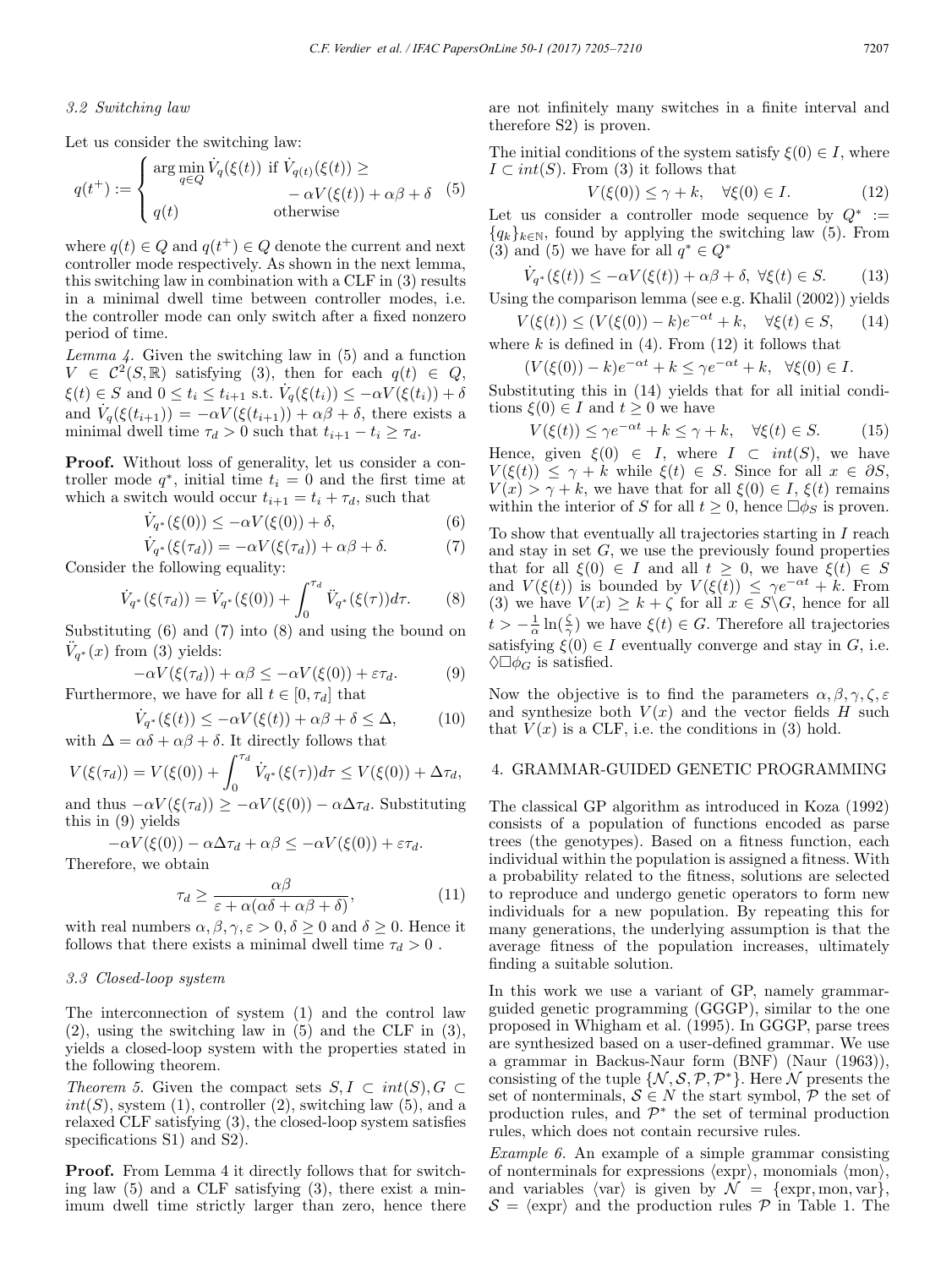

Fig. 2. Transformation.

terminal rules  $\mathcal{P}^*$  are obtained by removing the recursive rules from P.

The production rules are used to map nonterminals to a number of productions that are delimited by '|'. For example, in Table 1, the nonterminal  $\langle \exp \rangle$  can be mapped to either the nonterminal  $\langle \text{mon} \rangle$  or the sum of the nonterminals  $\langle \text{expr} \rangle$  and  $\langle \text{mon} \rangle$ .

A parse tree is synthesized using the BNF grammar as follows. The tree is initialized with the starting symbol. Based on this nonterminal, a random corresponding rule is picked from  $P$ . The subtree corresponding to the rule is put under the starting symbol, forming a new tree. Nonterminals at the leaf nodes are subsequently expanded similar to the starting symbol, until all leaf nodes do not contain nonterminals. If a predefined depth is reached, the terminal production rules  $\mathcal{P}^*$  are used to expand nonterminals, preventing an infinite depth tree. To translate genotype into a function, all nonterminals are removed by replacing them with their underlying subtrees, resulting in a new parse tree that can be expressed as a function. Going back to Example 6, a fully grown genotype based on this grammar and the transformation to the corresponding function is shown in Figure 2.

Two popular genetic operators in classical GP are crossover and mutation. In crossover, two random subtrees of two individuals are interchanged. In mutation, a random subtree of an individual is replaced by a new randomly generated subtree. In GGGP the genetic operators crossover and mutation are very similar. Here, for crossover and mutation a random nonterminal is picked and the branch underneath is replaced by another tree corresponding to the same type of nonterminal.

# 5. AUTOMATIC SYNTHESIS

The inequalities of (3) can be put in the standard form

$$
(\forall x \in C_i)\phi_i(x) \ge 0, \quad i = 1, \dots, 6 \tag{16}
$$

with

$$
\begin{aligned}\n\phi_1 &= V(x) - k - \zeta \\
\phi_2 &= V(x) + \delta \\
\phi_3 &= V(x) - \gamma - k + c \\
\phi_4 &= -V(x) + \gamma + k \\
\phi_5 &= -\min_{q \in Q} V_q(x) - \alpha V(x) + \delta \\
\phi_6 &= -\max_{q \in Q} V_q(x) + \varepsilon\n\end{aligned} \tag{17}
$$

 $C_1 = S \backslash G$ ,  $C_2 = G$ ,  $C_3 = \partial S$ ,  $C_4 = I$ ,  $C_5 = C_6 = S$ , and  $c > 0$  is an arbitrary small number such that  $\phi_i(x)$  –  $c \geq 0 \implies \phi_i(x) > 0$ . Given a function V, controller  $u(x, q)$ , and the system  $f(x, u(x, q))$ , the conditions in (16) are used to verify whether  $V$  is a relaxed RSWS CLF. In this work we use an approximation of the satisfiability based on an error over a finite number of points in  $C_i$  and a formal verification based on an SMT solver. Here the latter gives a binary answer on the satisfiability and the former an indication how close an unsatisfied inequality is to being satisfied.

Given a vector  $x_{t,i} = [x_1, \ldots, x_n]$  where  $x_j \in C_i$  for  $j =$  $1, \ldots, n$ , we define the error measure w.r.t the inequality  $\phi_i(x) \geq 0$  as

$$
e_{\phi_i}(x_{t,i}) = ||\left[\min(0, \phi_i(x_1)), \dots, \min(0, \phi_i(x_n))\right]||. \quad (18)
$$

#### 5.1 SMT solver

We prove a logic formula  $\psi_i := (\forall x \in C_i) \phi_i(x) \geq 0$  is satisfied, by proving that  $\neg \psi_i \equiv (\exists x \in C) \phi_i(x) < 0$  is unsatisfied. As shown in Gao et al. (2012), these formulae are equivalent to

$$
\varphi := (\exists z \in Z) \left( \bigwedge_{i=1}^{m} \left( \bigvee_{j=1}^{k_i} g_{ij}(x) = 0 \right) \right). \tag{19}
$$

In this work we use the SMT solver dReal, which implements the  $\delta$ -decision problem for nonlinear functions over the real numbers, i.e. deciding whether a formula  $\varphi$  is unsatisfiable (unsat) or if its  $\delta$ -weakening  $\varphi^{\delta}$  is satisfiable (δ-sat) (Gao et al. (2012)). Here, the δ-weakening of  $\varphi$  is defined as

$$
\varphi^{\delta} := (\exists z \in Z) \left( \bigwedge_{i=1}^{m} \left( \bigvee_{j=1}^{k_i} |g_{ij}(x)| \le \delta_{\text{SMT}} \right) \right), \tag{20}
$$

where  $\delta$  is a positive rational number. The cases of unsat and  $\delta$ -sat can overlap, in which case dReal can return either answer. Since we aim to find unsat, this overlap can result in 'false negatives'. The overlap occurs for tight inequalities, i.e.  $\varphi' = (\forall x \in C) f(x) \leq 0$  is satisfied and there exists a  $x \in C$  such that  $f(x) = 0$ . We will briefly demonstrate this overlap. Taking the negation of  $\varphi'$  and rewriting it in the form (19) yields:

 $(\exists x \in C) f(x) > 0 \equiv (\exists x \in C, \exists z_1 \in Z_1) f(x) - z_1 = 0,$ where  $Z_1 = (0, m_1], m_1 > \sup_{x \in C} f(x)$ . Now since  $\sup_{x \in C} f(x) = 0$ , it is obvious that for any rational number  $\delta_{\text{SMT}}$  we satisfy  $(\exists x \in C, \exists z_1 \in Z_1)|f(x) - z_1| \leq \delta_{\text{SMT}}$ . Hence,  $\neg \varphi'$  is both unsat and  $\delta$ -sat. To circumvent this overlap, we introduced the  $\delta$  relaxation in (3) to relax potential tight inequality bounds. Here, we pick  $\delta > \delta_{\text{SMT}}$ . To demonstrate the effect, consider again the example of  $f(x)$ , but now we want to verify  $(\exists x \in C) f(x) - \delta \leq 0$ . Hence, we have:

$$
\varphi = (\exists x \in C, \exists z_2 \in Z_2) f(x) - \delta - z_2 = 0
$$

$$
\varphi^{\delta} = (\exists x \in C, \exists z_2 \in Z_2) | f(x) - \delta - z_2| \le \delta_{\text{SMT}}
$$
  
where  $Z_2 = (0, m_2], m_2 > \sup_{x \in C} f(x) - \delta = -\delta$ . Since  $f(x) \le 0$ , we picked  $\delta > \delta_{\text{SMT}}$ , and either  $Z_2 = \emptyset$  or  $z_2 > 0$ , it is easy to see we have unsat but don't have  $\delta$ -sat. Therefore there is no overlap.

In the case of  $\delta$ -sat, dReal also returns a domain on which  $\varphi^{\delta}$  is satisfied. Elements from this set can be used as counterexamples where the inequalities are potentially violated.

### 5.2 Fitness

The fitness value of an individual is given by

$$
f_{\text{full}}(k) = \sum_{i=1}^{6} w_i(k) f_{\text{samp}, \phi_i}(k) + f_{\text{smt}, \phi_i}(k), \quad (21)
$$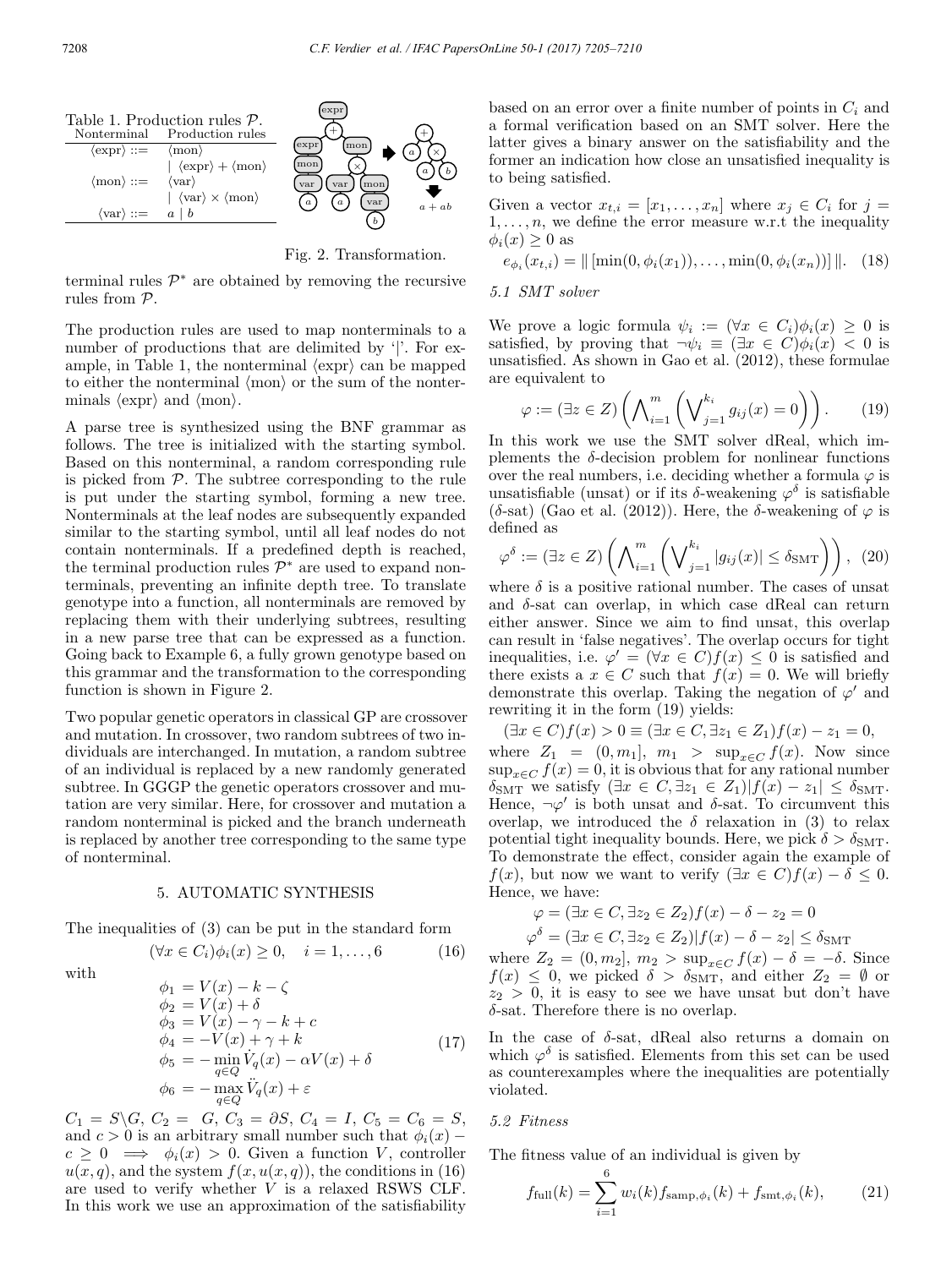where k is the current generation,  $f_{\text{samp},\phi_i}(k) \in [0,1]$  a fitness based on the error measure  $e_{\phi_i}(x_{t,i})$  defined in (18),  $f_{\rm smt} \in \{0,1\}$  a fitness based on the answer returned by the SMT solver dReal, and  $w<sub>i</sub>(k)$  gives weight to inequalities that were harder to satisfy in previous runs.

The fitness  $f_{\text{samp},\phi_i}(k)$  is defined as

$$
f_{\text{samp}, \phi_i}(k) = \frac{1}{1 + e_{\phi_i}(x_{t,i})}.
$$
 (22)

Here  $x_{t,i}$  consists of randomly sampled points in  $C_i$  and the counterexample domains returned by the SMT solver. The fitness  $f_{\text{smt},\phi_i}(k)$  is defined to be 1 if the negation of (16) is unsatisfied and 0 otherwise. Let us denote the fitness of the *j*th individual as  $f_{\text{samp},\phi_i}^j$ . The *i*th fitness error of the best individual is defined as  $e_{f,i}(k) = 1 - f_{\text{samp},\phi_i}^{j^*}(k)$ , where  $j^* = \arg \max_j \sum_{i=1}^6 f_{\text{samp},\phi_i}^j(k)$ . To give weight to inequalities that are farther away from satisfiability, we define a weight  $\Delta_i(k)$  proportional to the contribution of  $e_{f,i}(k)$  to the sum of all fitness errors:

$$
\Delta_i(k) = \begin{cases}\n6 \frac{e_{f,i}(k)}{\sum_{i=1}^6 e_{f,i}(k)} & \text{if } \sum_{i=1}^6 e_{f,i}(k) \neq 0 \\
1 & \text{otherwise}\n\end{cases}
$$
\n(23)

To prevent strong fluctuation of the weights, we apply a discrete low-pass filter, yielding the following dynamic weight  $w_i(k)$ :

$$
w_i(k) = \lambda \Delta_i + (1 - \lambda) w_i(k - 1), \qquad (24)
$$

where  $w(0) = 1$  and a user-defined  $\lambda \in [0, 1]$ . By increasing the weight of criteria that under-performed in previous generations, the selection probability of individuals that perform better on these criteria increases.

# 5.3 Automatic synthesis

Given a system, sets  $S, I, G$ , and  $\delta$ , the proposed approach consists of the following steps:

- (1) A random population of individuals is constructed as described in Section 4. Each individual has one gene for each of the following: the CLF, the controller modes, and the parameter vector  $[\alpha, \beta, \gamma, \zeta, \varepsilon]$ .
- (2) The fitness (21) is evaluated for all individuals.
- (3) The SMT solver is used to generate counterexamples for the individual with the best fitness and all individuals with  $\sum_{i=1}^{6} f_{\text{samp},\phi_i} = 6.$
- (4) Elitism: the best individual is copied to the next generation.
- (5) Based on the fitness, individuals are selected using tournament selection (Koza (1992)) to form new individuals by means of genetic operators. This step is repeated until a new full population is created.
- (6) Steps 2 to 5 are repeated until all inequalities in (3) are satisfied or a maximum amount of generations is met. In the latter case, no guarantees are provided.

# 6. EXAMPLE: 2D PENDULUM

In this section we demonstrate our approach on a simple 2D pendulum, which demonstrates the ability to handle non-polynomial functions. The equations of motion of the pendulum system are given by:

$$
\begin{aligned} \dot{x}_1 &= x_2\\ \dot{x}_2 &= (-bx_2 + mlg\sin(x_1) + u)/J \end{aligned} \tag{25}
$$



Fig. 3. Phase plot of multiple initial conditions. Black dashed: initial set, red: goal set.

where u is the input and  $x_1 = 0$  corresponds to upper position of the pendulum. The parameters of the system are chosen to be  $m = 1$ kg,  $l = 1$ m,  $J = 1$ kg · m<sup>2</sup>,  $g = 9.81 \text{m}^2/\text{s}$ , and  $b = 0.1 \text{kg} \cdot \text{m}^2/\text{s}$ .

The safe set, initial set, and goal set are given by  $S =$  $[-1.5\pi, 1.5\pi] \times [-10, 10], I = [-\pi, \pi] \times [-1, 1],$  and  $G = [-0.1, 0.1] \times [-0.2, 0.2]$  respectively. The design parameters are chosen to be  $\delta = 0.0001$ ,  $\delta_{\text{SMT}} = 0.00001$ , and  $\lambda = 0.05$ . We fixed  $\zeta = \delta$ . The test points in the vector  $x_{t,i}$  consist of 2000 uniformly sampled points from  $C_i$  and an additional maximum 2000 counterexamples obtained from dReal, where a first-in-first-out principle is used. The number of individuals is 100 and maximum amount of generations is set to 2000. The mutation and crossover chances are picked to be 0.7 and 0.2 respectively. The used production rules are shown in Table 2, where the start symbols for the CLF, controller modes, and parameter vector  $[\alpha, \beta, \gamma, \varepsilon]$  are given by  $S_V = \langle \text{Vexpr} \rangle, S_u =$  $\langle$  mode), and  $S_{\text{par}} = \langle$  parvec) respectively. The terminal production rules are obtained from the production rules by omitting all the recursive rules. The GGGP algorithm is implemented in Mathematica. Running on an Intel Xeon processor with 6 cores and 3.5GHz, the statistics of 50 runs are shown in Table 3.

An example of a found solution is

$$
V = 38x_1^2 - 0.057x_1x_2^3 + 6.8x_1x_2
$$
  
- 0.0041x<sub>1</sub>x<sub>2</sub> sin(x<sub>1</sub>) + 8.8x<sub>2</sub><sup>2</sup>,  

$$
H = \{6.9x_2, 82x_1, -89x_1, -95x_2\},
$$
  

$$
\alpha = 0.068, \ \beta = 0.064, \ \gamma = 690, \ \varepsilon = 7.2 \cdot 10^{-12}.
$$

A phase plot of the closed-loop system for the initial conditions  $(1.5, 1), (-0.5, 0.8), (0, -0.9), (2, -1), (-2, -1),$  $(\pi, 1)$ , and  $(-\pi, 1)$  is shown in Figure 3. It can be seen that all trajectories reach and stay in the goal set G.

Table 2. Production rules P

| Nonterminal                         | Production rules                                                                                                                                                          |
|-------------------------------------|---------------------------------------------------------------------------------------------------------------------------------------------------------------------------|
| $\langle \text{Vexpr} \rangle ::=$  | $\langle \text{Vexpr} \rangle + \langle \text{Vexpr} \rangle$   $\langle \text{pol} \rangle$                                                                              |
| $\langle \text{mode} \rangle ::=$   | $\{\langle\text{lin}\rangle\}\mid \{\langle\text{lin}\rangle,\langle\text{lin}\rangle\}\mid \ldots$                                                                       |
| $\langle \text{parvec} \rangle ::=$ | $\vert \langle \text{par} \rangle$ , $\langle \text{par} \rangle$ , $\langle \text{par} \rangle$ , $\langle \text{par} \rangle$ ]                                         |
| $\langle \text{pol} \rangle ::=$    | $\langle \text{pol} \rangle + \langle \text{pol} \rangle$ $ \langle \text{const} \rangle \times \langle \text{mon} \rangle$                                               |
| $\langle \text{lin} \rangle ::=$    | $\langle \text{const} \rangle x_1 + \langle \text{const} \rangle x_2 \mid \langle \text{const} \rangle x_1$                                                               |
|                                     | $\langle \text{const} \rangle x_2 \mid \langle \text{const} \rangle + \langle \text{lin} \rangle$                                                                         |
| $\langle \text{mon} \rangle ::=$    | $\langle \text{var} \rangle$   $\langle \text{var} \rangle \times \langle \text{mon} \rangle$   $x_1^2$   $x_2^2$   $x_1x_2$                                              |
| $\langle \text{var} \rangle ::=$    | $x_1 \mid x_2 \mid \sin x_1$                                                                                                                                              |
| $\langle \text{const} \rangle ::=$  | $0.1 \langle \text{const} \rangle$   10 $\langle \text{const} \rangle$   $\langle \text{sign} \rangle \times (\langle \text{digit} \rangle \langle \text{digit} \rangle)$ |
| $\langle \text{par} \rangle ::=$    | $0.1 \langle \text{par} \rangle$   10 $\langle \text{par} \rangle$   $(\langle \text{digit} \rangle \langle \text{digit} \rangle)$                                        |
| $\langle \text{sign} \rangle ::=$   | $-1$   1                                                                                                                                                                  |
| $\langle$ digit $\rangle ::=$       | $0 \mid 1 \mid \ldots \mid 9$                                                                                                                                             |